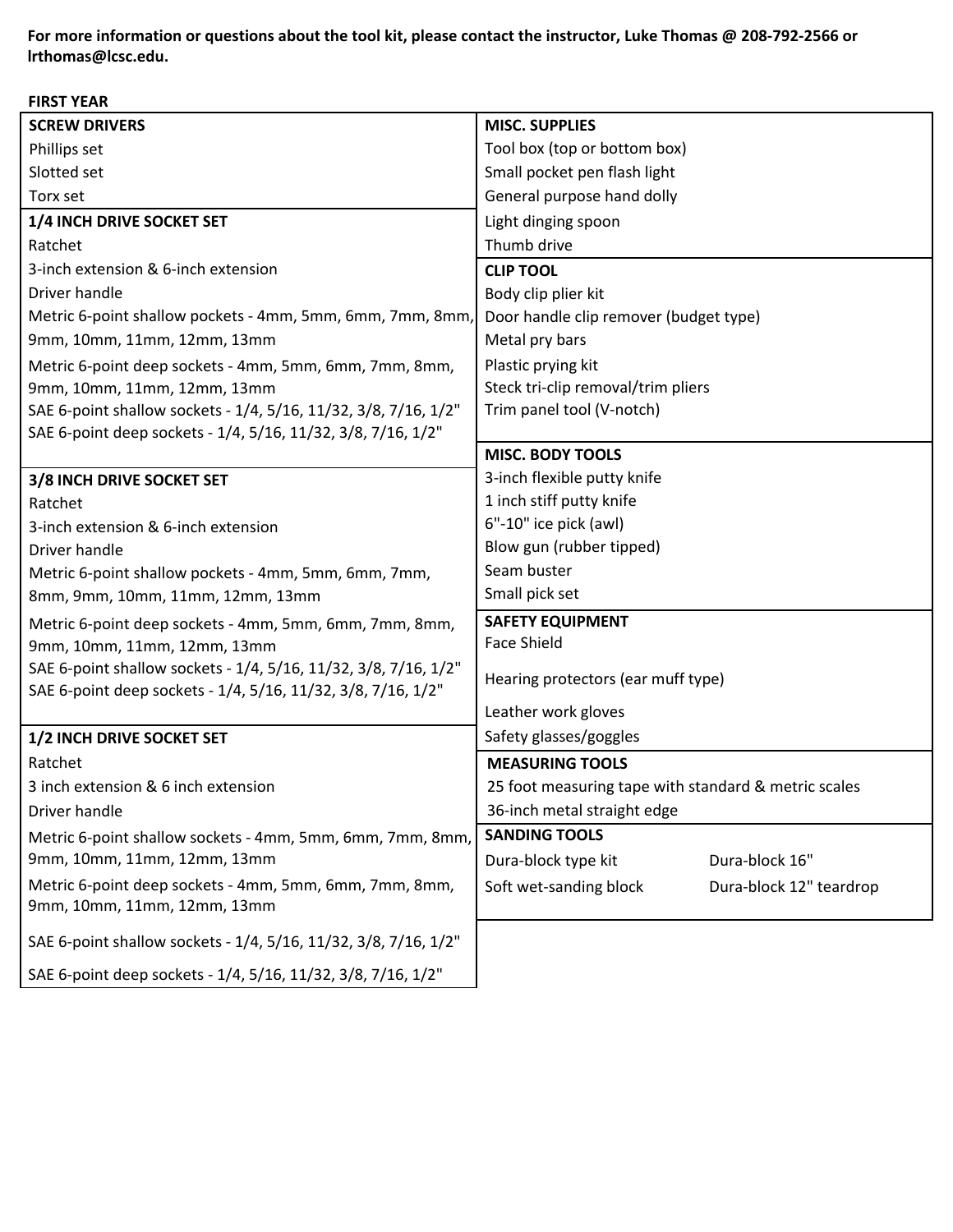| <b>PLIERS</b>                                                  | <b>ELECTRICAL</b>                               |
|----------------------------------------------------------------|-------------------------------------------------|
| 10" channel locks                                              | 12-volt circuit tester                          |
| 6" channel locks                                               | Digital multimeter                              |
| 6" needle nose                                                 | <b>HAMMERS</b>                                  |
| 6" side cutting                                                | 16 oz Ball-peen hammer                          |
| Needle nose locking pliers                                     | 3 lb. Blacksmith hammer (cross peen)            |
| Standard locking pliers                                        | Cross-peen finishing hammer                     |
| <b>COMBINATION WRENCH SETS</b>                                 | Pick hammer                                     |
| SAE - 1/4, 5/16, 3/8, 7/16, 1/2, 9/16, 5/8, 11/16, 3/4, 13/16, | <b>CLAMPS</b>                                   |
| $7/8$ , $15/16"$                                               | Standard locking pliers<br>(2) 9R Vise-grip     |
| Metric - 7mm, 8mm, 9mm, 10mm, 11mm, 12mm, 13mm,                |                                                 |
| 14mm, 15mm, 17mm, 18mm, 19mm                                   | Needle nose locking pliers<br>(2) 11R Vise-grip |

| <b>SECOND YEAR</b>                               |                        |
|--------------------------------------------------|------------------------|
| <b>SANDERS/GRINDERS</b>                          | <b>IMPACT SOCKETS</b>  |
| 1/4" cut-off die grinder (straight or 90 degree) | 1/2" drive metric deep |
| 5" air grinder                                   | 1/2" drive SAE deep    |
| 6" dual action sander                            | <b>AIR RATCHETS</b>    |
| 8" dual action sander                            | $1/2$ " drive impact   |
| Belt sander                                      | 1/4" drive air ratchet |
| Metal cut-off grinder                            | 3/8" drive air ratchet |
| <b>SPRAY GUNS</b>                                |                        |
| Color/Clear gun                                  |                        |
| Primer gun                                       |                        |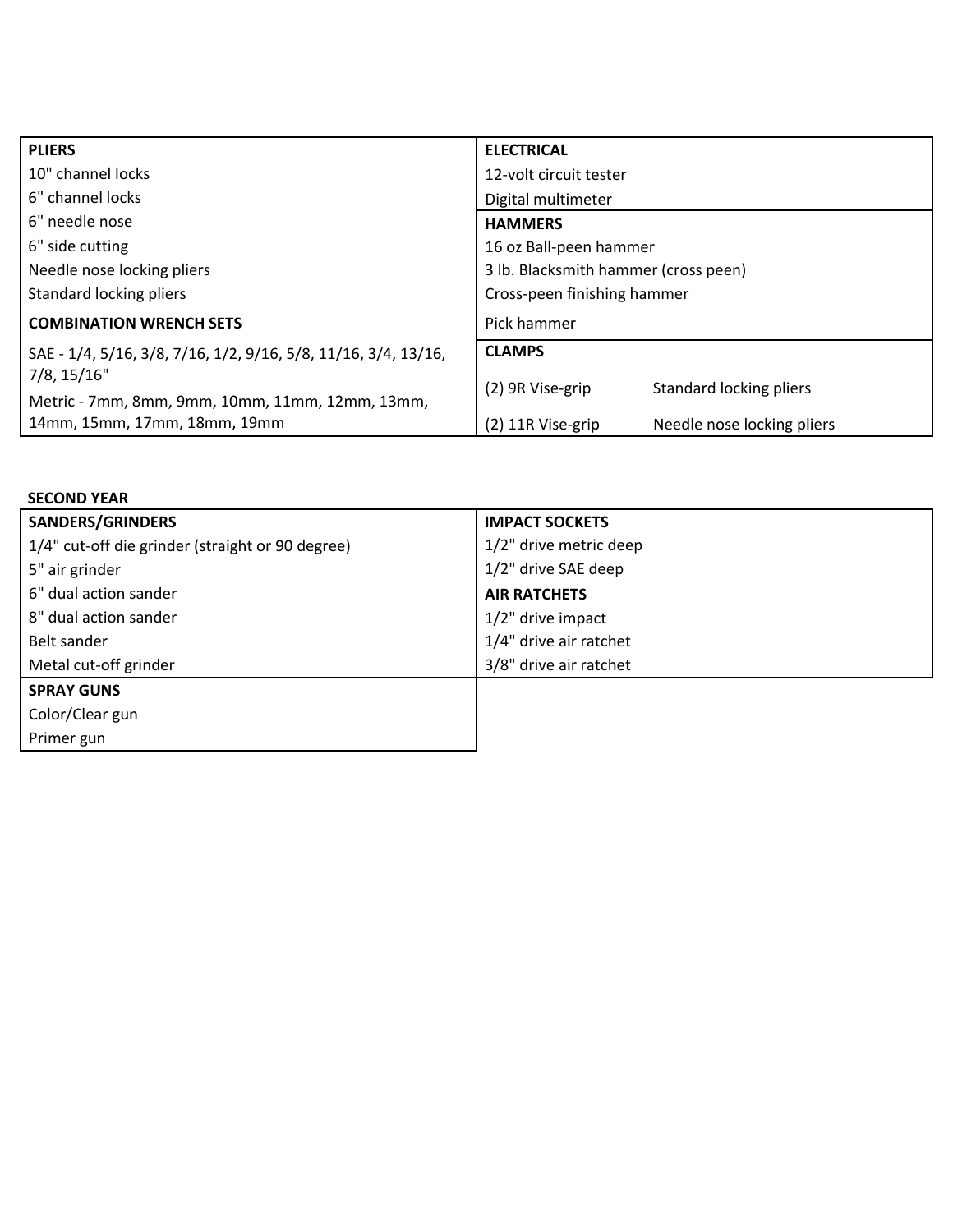| <b>WRENCHES</b><br><b>SCREWDRIVERS</b><br>Ratcheting metric<br>Ratcheting |  |
|---------------------------------------------------------------------------|--|
|                                                                           |  |
|                                                                           |  |
| 1/4 INCH DRIVE<br><b>Ratcheting SAE</b>                                   |  |
| Stubby ratchet<br><b>Stubby Metric</b>                                    |  |
| Thumb ratchet<br><b>Stubby SAE</b>                                        |  |
| <b>SANDING BLOCKS</b><br>3/8 DRIVE                                        |  |
| 1 inch wobble extension<br>1 inch x 1.5 inch                              |  |
| 6 inch wobble extension<br>9 inch flexible                                |  |
| Flex handle<br>Round                                                      |  |
| Long ratchet<br>Tear drop                                                 |  |
| <b>METAL CUTTING</b><br>Metric impact sockets - deep                      |  |
| Metric impact sockets - shallow<br>File set                               |  |
| Mini file set<br>SAE impact sockets - deep                                |  |
| Tin snip (left hand)<br>SAE impact sockets - shallow                      |  |
| Tin snip (right hand)<br>Torx T-47                                        |  |
| Tin snip (straight)<br>Torx T-50                                          |  |
| <b>CLAMPS</b><br><b>HAMMERS</b>                                           |  |
| Dead blow<br>Additional 11R vise grip type (C-clamp)                      |  |
| Additional 9R vise grip type (welding)<br>Dinging/finishing               |  |
| C-clamp (deep throat)<br>Long pick                                        |  |
| Rubber<br>C-clamp vise grip type (small)                                  |  |
| Curved jaw vise grip type<br>Short pick                                   |  |
| <b>DOLLIES</b><br>Needle nose vise grip type (large)                      |  |
| Needle nose vise grip type (small)<br>Body picks                          |  |
| Heel<br>Straight jaw vise grip type                                       |  |
| <b>MISCELLANEOUS TOOLS</b><br>Toe                                         |  |
| <b>ELECTRICAL</b><br>Alignment bars                                       |  |
| <b>Buffer</b><br>Battery terminal ratchet wrench (side terminal)          |  |
| Butane micro torch<br>Battery post cleaner                                |  |
| Carbide burr set (1/4 inch shank)<br>Digital Volt Ohm meter               |  |
| Cotter pin puller<br>Wire strippers                                       |  |
| Wire terminal crimper<br>Creeper seat                                     |  |
| Drill bit set<br><b>AIR TOOLS</b>                                         |  |
| 1/2 inch drill<br>Flashlight                                              |  |
| Miniature pick set<br>Air saw                                             |  |
| Angle head die grinder<br>Molding cutter                                  |  |
| Pry bars<br>Spot-weld drill                                               |  |
| Razorblade holder<br><b>PLIERS</b>                                        |  |
| Telescoping magnet<br>Large channel locks                                 |  |
| Utility knife<br>Large needle nose                                        |  |